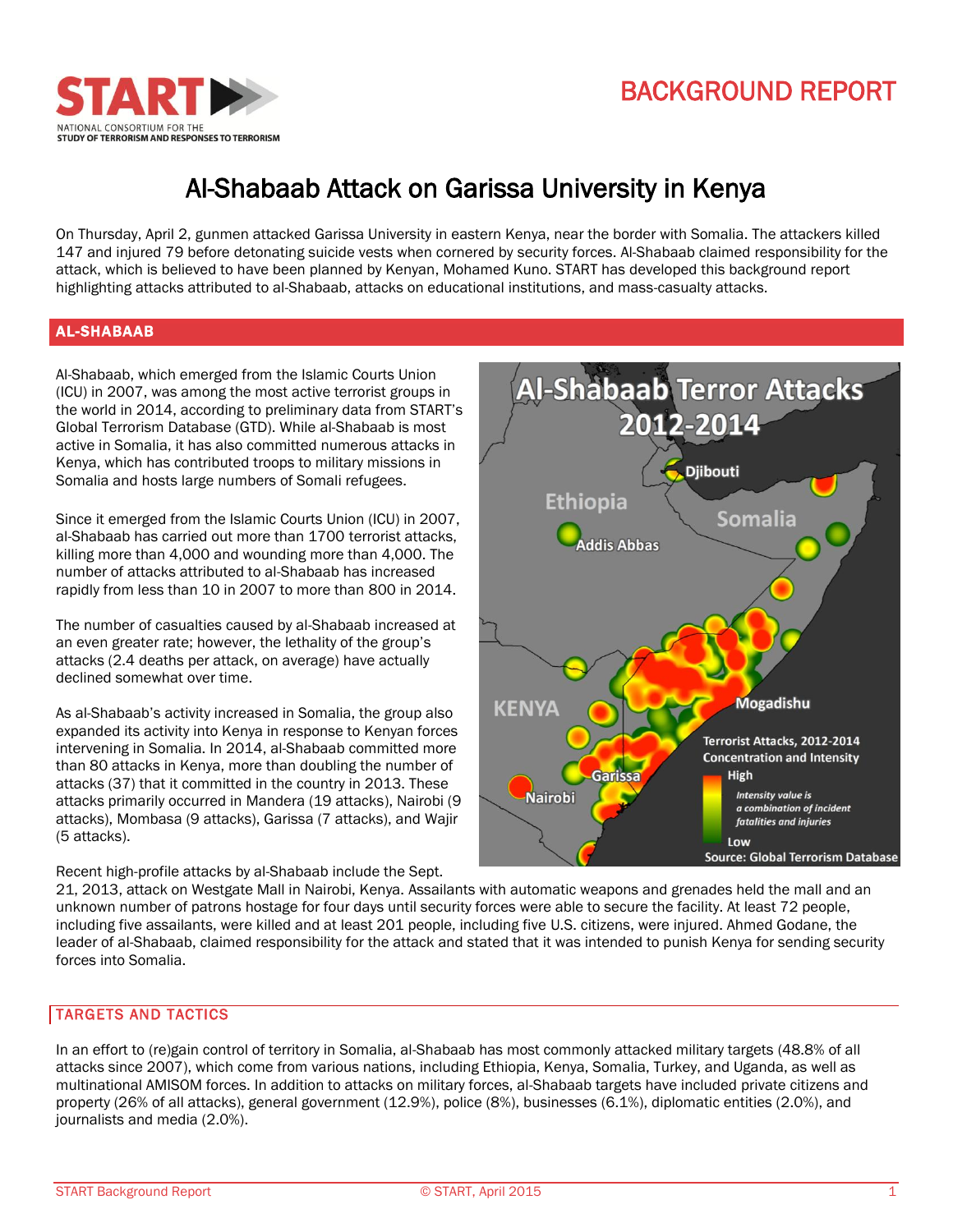The group's most lethal attacks are often characterized by assaults on military targets leading to extended clashes. For example, in November 2014, the group attacked government forces on Kudhaa Island, leading to an extended fight that killed more than 90 people. The group also commonly uses suicide attacks to target government officials and civilians. Since 2007, al-Shabaab has carried out more than 70 suicide bombings, which killed more than 670 people including the attackers.

#### AL-SHABAAB'S INFLUENCE ON TERRORISM IN KENYA

Between 1970 and 2014 there were more than 440 terrorist attacks in Kenya. These attacks killed more than 1,400 people and wounded more than 5,800 others. More than half of the terrorist attacks in Kenya were concentrated in six cities: Nairobi

(76 attacks), Garissa (53 attacks), Mandera (50 attacks), Mombassa (27 attacks), Wajir (23 attacks), and Dadaab (17 attacks).

The most lethal terrorist attack in Kenya occurred when al-Qa'ida targeted the United States Embassy in Nairobi in August 1998. A suicide truck bomb killed more than 200 people, including 12 Americans, and wounded 4,000 others. This was part of a coordinated attack in which a similar device detonated almost simultaneously at the U.S. Embassy in Dar es Salaam, Tanzania, killing 11 and wounding 85.

More recently, al-Shabaab has spearheaded a rapid and substantial increase in terrorism in Kenya.

- From 1970-2007, Kenya experienced 190 terrorist attacks, an average of just over 5 attacks a year.
- Since 2008, when al-Shabaab launched its first attack in the country, Kenya has experienced more than 330 attacks, an average of approximately 47 attacks a year.
	- $\triangleright$  Al-Shabaab has been responsible for the majority of these incidents, carrying out at least 200 attacks between 2008 and 2014, which accounts for 63 percent of all attacks in Kenya during this time period.

# ATTACKS ON EDUCATIONAL INSTITUTIONS

| <b>Perpetrators of Terrorist Attacks in Kenya,</b>   | <b>Attacks</b> | <b>Fatalities</b> | Wounded        |
|------------------------------------------------------|----------------|-------------------|----------------|
| 1975-2014                                            |                |                   |                |
| Al-Qa`ida                                            | 3              | 240               | 4000           |
| Al-Shabaab                                           | 213            | 520               | 1160           |
| Forum for the Restoration of Democracy-              | $\overline{2}$ | 1                 | 0              |
| Kenya                                                |                |                   |                |
| <b>God's Oppressed Army</b>                          | $\overline{2}$ | 0                 | 0              |
| <b>Islamic Party of Kenya (IPK)</b>                  | 3              | $\Omega$          | 5              |
| Kenya African National Union (KANU)                  | 5              | 5                 | 8              |
| <b>Kisii Activists</b>                               | $\mathbf{1}$   | $\overline{4}$    | $\Omega$       |
| Maasai                                               | $\mathbf{1}$   | 3                 | 4              |
| <b>Maskini Liberation Front</b>                      | 3              | 27                | 100            |
| <b>Merille Militia</b>                               | 4              | 7                 | 4              |
| <b>Mombasa Republican Council (MRC)</b>              | 11             | 47                | 10             |
| <b>Mungiki Sect</b>                                  | 4              | 8                 | 2              |
| <b>Mwakenya Dissident Movement</b>                   | $\mathfrak{p}$ | $\overline{4}$    | $\Omega$       |
| <b>Nandi Tribe</b>                                   | 4              | 0                 | 32             |
| <b>National Development Party (NDP)</b>              | $\mathbf{1}$   | $\Omega$          | $\overline{2}$ |
| <b>Oromo Liberation Front</b>                        | $\overline{2}$ | 1                 | 1              |
| <b>Popular Front for the Liberation of Palestine</b> | $\overline{3}$ | 15                | 85             |
| (PFLP)                                               |                |                   |                |
| <b>Sabaot Land Defense Force (SLDF)</b>              | 4              | 19                | 11             |
| <b>Sabaot Tribe</b>                                  | $\overline{2}$ | 40                | $\Omega$       |
| <b>Sungu Sungu</b>                                   | 1              | 5                 | 0              |
| <b>Toposa and Dongiro Tribes</b>                     | $\overline{2}$ | 89                | $\Omega$       |
| <b>United Somali Congress</b>                        | 1              | $\mathbf{1}$      | $\mathcal{P}$  |
| Unknown/Other                                        | 162            | 373               | 445            |
| <b>Grand Total</b>                                   | 446            | 1435              | 5886           |

Between 1970 and 2014, more than 3,800 terrorist attacks targeting educational institutions took place in 111 countries. These attacks comprised 2.7 percent of all terrorist attacks worldwide during this time period.

## LETHALITY

Although attacks on educational targets have the capacity to be highly lethal, this is certainly atypical. In fact, the average lethality of attacks on educational targets was 0.9 deaths per attack, compared to 2.14 deaths per attack on average for all other types of targets combined.

This alone makes the deadliness of the Garissa University attack (147 killed) extremely unusual and noteworthy. This attack, and the December 2014 attack on the Army Public School in Peshawar (more than 150 killed), are among the three most deadly terrorist attacks on educational targets on record since 1970.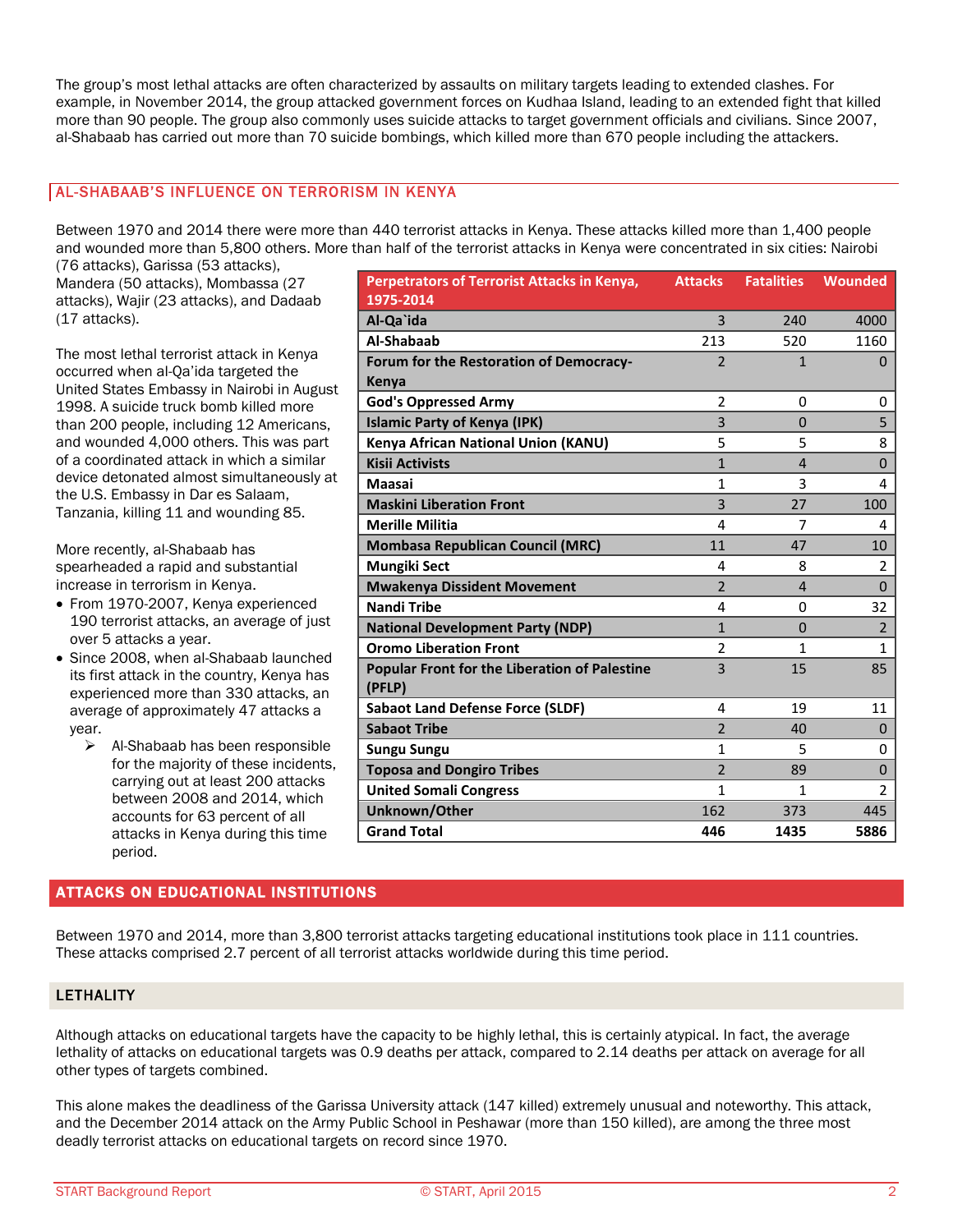Nearly 70 percent of all terrorist attacks on educational targets between 1970 and 2014 (2,637 attacks) caused no deaths, compared to approximately 50 percent of attacks on other types of targets. Many attacks against schools and universities took place when the buildings were unoccupied and targeted the facility rather than individuals. This produced a considerably lower likelihood that the attack caused any casualties. Between 2004 and 2014, the percentage of non-lethal attacks against education targets actually increased to 72.5 percent, while attacks against other types of targets were more likely to be lethal than they had been previously.





In contrast, a relatively small number of terrorist attacks on educational targets worldwide were highly lethal. In fact, there were only 15 attacks from 1970-2014 on educational targets that killed more than 25 people. However, it is worth noting that 14 of these attacks occurred in the last decade. The most lethal terrorist attack on an educational target took place in 2004 in Russia when several dozen Chechen and Ingush militants affiliated with the Riyadus-Salikhin Reconnaissance and Sabotage Battalion of Chechen Martyrs attacked School Number One in Beslan. The assailants, who were armed with firearms and wearing explosives, held approximately 1,200 staff and students hostage for three days. Ultimately, 344 people were killed, including more than 100 children, and more than 700 others were wounded making this one of the deadliest terrorist attacks in modern history. In addition to the Beslan and Garissa attacks, highly lethal attacks on educational targets have taken place in Croatia (1 attack), Iraq (3 attacks), Kenya (1 attack), Nigeria (4 attacks), Pakistan (1) and Syria (4 attacks).

In comparison to the rest of the globe, attacks on education targets in Kenya are remarkably rare. There have only been eight such attacks since 1970. In comparison, during this period, there were more than 850 attacks on education in Pakistan, the country with the most attacks on educational targets.

## MASS CASUALTY ATTACKS

While catastrophic events like that of Garissa University demonstrate how deadly terrorists can be, data shows that most terrorist attacks do not inflict a large number of casualties (injuries and fatalities).

In fact, nearly 40 percent of all terrorist attacks since 1970 failed to kill or injure a single person and 96.9 percent of all attacks during this time period killed or injured less than 10 people.

Highly lethal attacks are especially rare, with only 1.2 percent of all attacks since 1970 producing more than 25 fatalities.